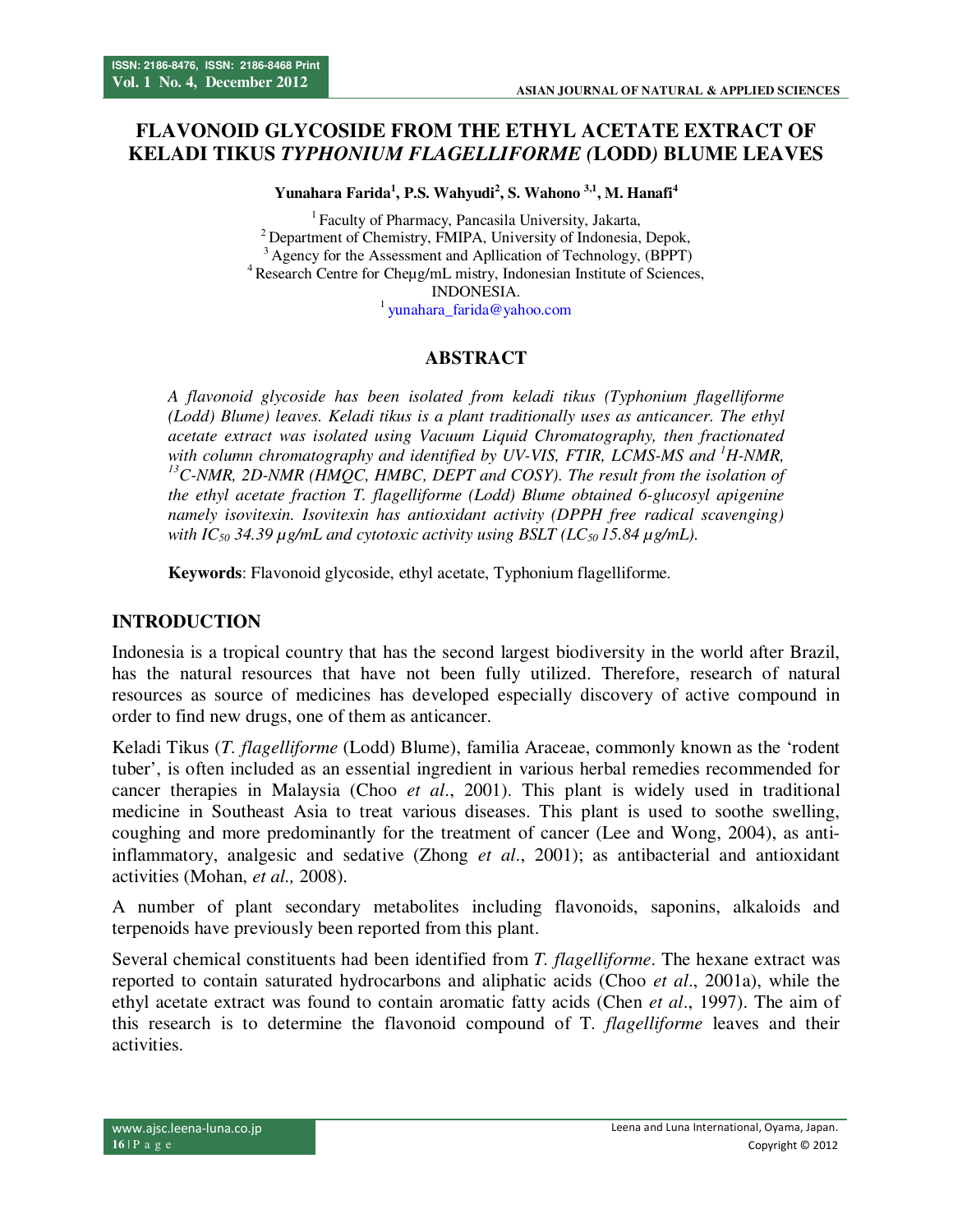## **MATERIALS AND METHODS**

## **Plant Material**

The Leaves of T. flagelliforme were collected in Balittro, Bogor, Indonesia. A voucher specimen has been deposited at Research Centre of Biology, LIPI, and Cibinong Bogor.

#### **Extraction and Isolation**

The dried powdered leaves (3.4 kg) of T*. flagelliforme* were macerated with methanol at room temperature for 24 hours (three times), and the crude methanolic solution was subsequently concentrated using rotary evaporator. The methanol extract was partitioned by the following solvents with increasing polarity: *n*-hexane, ethyl acetate, and *n*-buthanol. The extracts were concentrated to dryness by rotary evaporator. The ethyl acetate extract was fractionated by Vacuum Liquid Chromatography (dichloromethane–isopropanol gradient  $(100:0 \sim 50:50)$ ) followed by methanol to give 9 fractions. Fraction 7 (7.27 g) was further chromatographed using Sephadex LH20 with methanol as the eluent, obtained 8 subfractions. Flavonoid compound was obtained from subfraction 7.6 (108.8 mg) by purification with the preparative reversed phase HPLC with methanol-water (100:0 ~0:100) and then identified by UV, IR, LCMS and 1D, 2D NMR spectroscopy data.

## **Antioxidant Activity (DPPH Free Radical Scavenging Activity)**

The method was carried out according to the method described by Brand-Williams *et al*. (1995) and Blois (1958) with slight modification.

Briefly, samples of various concentration  $(5, 10, 25, 50, 100$  ppm) was added to 1mL of 0.1 mM methanolic DPPH solution. After 30 minutes incubation period at room temperature, the absorbance was recorded at 515 nm using UV-Vis spectrophotometer. The results are expressed as  $IC_{50}$  ( $\mu$ g/mL), the compound concentration providing 50% scavenging of the DPPH radical present in solution. Vitamin C was used as standard in concentration 2-10 µg/mL). The reduction of the absorbance (inhibition, %) for DPPH reagen was calculated according to the following equation.

DPPH radical scavenging  $(\%) = [(\text{Abs}_{\text{control}} - \text{Abs}_{\text{M}})] / (\text{Abs}_{\text{control}} - \text{Abs}_{\text{M}}]$  x 100, where Abscontrol is the absorbance of the control reaction (DPPH reagent) and Abs<sub>sample</sub> is the absorbance of the test compound. The  $IC_{50}$  value was calculated from the graph plotted inhibition percentage against extract concentration. Tests were carried out in triplicate.

## **Brine Shrimp Lethality Test (BSLT)**.

The method was carried out using the method described by Meyer, *et al*. (1982). Briefly, *Artemia salina* Leach was allowed to hatch and mature as nauplii (larvae) in seawater for 48h at  $25^{\circ}$ C. Serially diluted sample solution was added to the seawater (5 mL) containing 10 nauplii. After incubation for 24h at 25<sup>o</sup>C, the number of survivors was counted. The LC<sub>50</sub> (50% lethal concentration, µg/mL) was determined from triplicate experiments using Probit analysis as described by Finney (1971).

## **RESULT AND DISCUSSION**

The compound was isolated as a yellow powder, mp 201-204 °C. LCMS m/z 432,11  $[M]^{+}$  with a combination of <sup>1</sup>H NMR and <sup>13</sup>C NMR data having molecular formula  $C_{21}H_{20}O_{10}$ .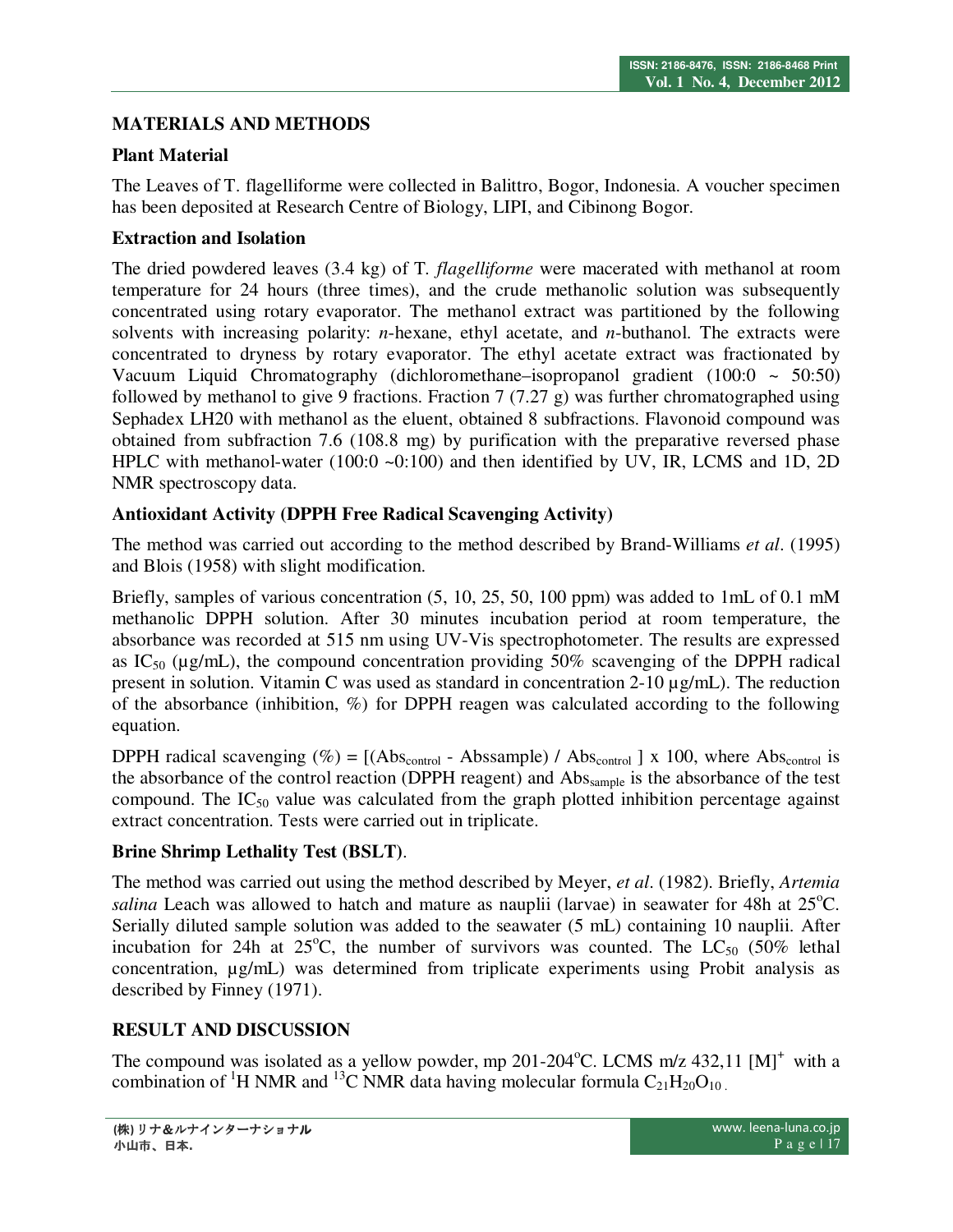UV  $\lambda$ max (MeOH) at 273, 333 nm. The IR (KBr) spectra gives 3243 cm<sup>-1</sup> is the stretching vibration of the hydroxyl group (-OH), 1711 cm<sup>-1</sup> is the C=O stretching vibration, 1660 cm<sup>-1</sup> is the stretching vibration of C=C bonds of aromatic ring,  $1450-1356$  cm<sup>-1</sup> is the bending vibration of CH bond,  $1182-1081$  cm<sup>-1</sup> is the C-O-C bond of ether,  $832$  cm<sup>-1</sup> is the C-H bond outside the field.

The  $H$  NMR (500 MHz, CD<sub>3</sub>OD) indicates the compound is a group of flavonoid glycosides. The presence of aromatic protons at  $\delta_H$  6.91 (2H, d, 8.6Hz, H-2<sup>'</sup>, H-6<sup>'</sup>) and 7.82 (2H, d, 8.6 Hz, H-3´, H-5´). Besides, the two unpaired aromatic proton as singlets at δH 6.49 (1H, s, H-8) and 6.58 (1H, s, H-3). This compound has a hydroxy group of a glucoside at  $\delta_H$  3.43 (d, 1H), 3.48 (m, 1H), 3.73 (dd, 1H; 5.5; 11.2 Hz).

 $13^{\circ}$ C NMR (125 MHz, CD<sub>3</sub>OD) showed that the compound containing 21 carbon atoms consisting of one methylene group, eleven methyne group consist of five methyne for typical area of sugar at  $\delta_c$  75.4 (C-1"); 72.6 (C-2"); 80.2 (C-3"), 71.9 (C-4") and 82.7 (C-5"), nine quarternary carbons group at  $\delta_c$  166.2 (C-2), 184.1 (C-4), 162.1 (C-5), 109.3 (C-6), 165.2 (C-7), 158.8 (C-9), 105.2 (C-10), 123.1 (C-1<sup>-</sup>), and 162.9 (C-4<sup>-</sup>) with the formula  $C_{21}H_{20}O_{10}$ .

The HMQC and HMBC spectra showed an aromatic protons at  $\delta_H$  6.49 correlated to C-signals at 95.3 (C-6), correlated to the carbon at C-10, C-6, C-9 and C-7. The correlation between proton at  $\delta_H$  6.58 to C-signals at 103.9 (C-3), correlated to the carbon at C-10, C-1<sup>'</sup>, C-2 and C-4. The aromatic proton at  $\delta_H$  7.82 correlated to C-signals at 129.5 (C-2', C-6'), correlated to the carbon at C-4<sup> $\degree$ </sup> and C-2. The aromatic proton at  $\delta_H$  6.91 correlated to C-signals at 117.1 (C-3', C- 5'), correlated to the carbon at C-1´ and C-4´. Glucoside protons at δH 4.89 correlated to C-signals at 75.4 (C-1"), correlated to the carbon at C-2", C-3", C-6, C-5 and C-7. Proton at  $\delta_H$  4,18 correlated to C-signals at 72.6 (C-2"), correlated to the carbon at  $C-3$ "). The correlation between  $\delta$ H 3.47 to C-signals at 80.2 (C-3"), correlated to the carbon at C-4" and  $\delta$ <sub>H</sub> 3.48 correlated to Csignals at 71.9 (C-4"), correlated to the carbon at C-3" and  $\delta_H$  3.43 correlation with 82.7 (C-5"), correlated to the carbon at C-4˝ and C-3˝.

Based on the HMBC spectra showed a correlation between the anomeric proton with  $\delta_c$  109.3; 162.1 and 165.2 ppm that indicate the group is located in the 6C-position. Analysis  ${}^{1}$ H NMR,  ${}^{13}$ C NMR and HMBC of the Compound as seen as figure 1 and table 1.



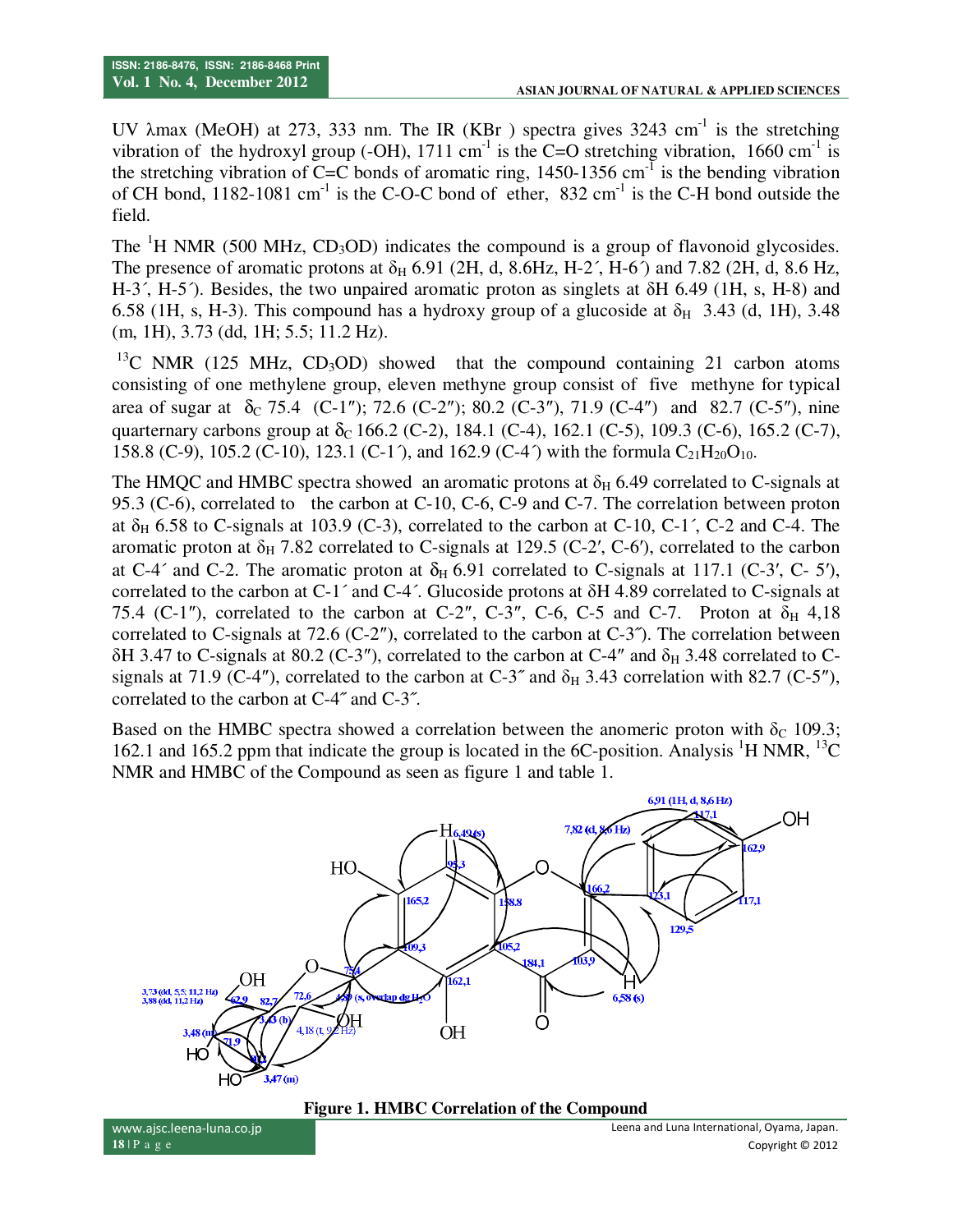|                |                                   |                                             |                                  |                 | $^{13}$ C                            |                                                    |                                        |
|----------------|-----------------------------------|---------------------------------------------|----------------------------------|-----------------|--------------------------------------|----------------------------------------------------|----------------------------------------|
| N <sub>0</sub> | $13$ C NMR<br>$(\delta_{C},$ ppm) | <sup>1</sup> H NMR<br>$(\delta_{H}$<br>ppm) | <b>HMBC</b><br>$(\delta_C,$ ppm) | N <sub>0</sub>  | <b>NMR</b><br>$(\delta_{C},$<br>ppm) | <sup>1</sup> H NMR<br>$(\delta_{\rm H},$ ppm)      | <b>HMBC</b><br>$(\delta_{\rm C},$ ppm) |
| $\overline{2}$ | 166.2                             |                                             |                                  | 3'              | 117.1                                | $6.91$ (d, $8.6Hz$ )                               | 123.1; 162.9                           |
| 3              | 103.9                             | $6,58$ (1H,<br>s)                           | 105.2; 123.1;<br>166.2; 184.1    | 4'              | 162.9                                |                                                    |                                        |
| $\overline{4}$ | 184.1                             |                                             |                                  | 5'              | 117.1                                | $6.91$ (d, $8.6Hz$ )                               | 123.1; 162.9                           |
| 5              | 162.1                             |                                             |                                  | $6^{\prime}$    | 129.5                                | $7.82$ (d, $8.6Hz$ )                               | 162.9; 166.2                           |
| 6              | 109.3                             |                                             |                                  |                 |                                      |                                                    |                                        |
| 7              | 165.2                             |                                             |                                  | 1 <sup>''</sup> | 75.4                                 | 4.89 (s, overlap<br>with $H_2O$ )                  | 72.6; 80.2;<br>109.3;<br>162.1; 165.2  |
| 8              | 95.3                              | $6,49$ (1H,<br>s)                           | 105.2; 109.3;<br>158.8; 165.2    | 2 <sup>n</sup>  | 72.6                                 | 4.18 $(t, 9.2Hz)$                                  | 80.2                                   |
| 9              | 158.8                             |                                             |                                  | 3 <sup>n</sup>  | 80.2                                 | $3.47$ (m)                                         | 71.9                                   |
| 10             | 105.2                             |                                             |                                  | 4 <sup>n</sup>  | 71.9                                 | $3.48$ (m)                                         | 80.2                                   |
| 1'             | 123.1                             |                                             |                                  | 5 <sup>''</sup> | 82.7                                 | 3.43(b)                                            | 71.9; 80.2                             |
| $2^{\prime}$   | 129.5                             | $7.82$ (d,<br>8.6Hz)                        | 162.9; 166.2                     | 6"              | 62.9                                 | $3.73$ (dd, $5.5$ , $11.2$ Hz)<br>3.88 (dd;11.2Hz) |                                        |

**Table 1. <sup>1</sup>H NMR, <sup>13</sup>C NMR and HMBC of the Compound** 

Comparing with the reported data, by  ${}^{1}H$  NMR and  ${}^{13}C$  NMR and comparison with its literature data (Wen, P. *et al*., 2007), the compound identified as isovitexin (6-glucosyl apigenine) as seen in Figure 2.



**Figure 2. The structure of 6-glucosyl apigenine (isovitexin)**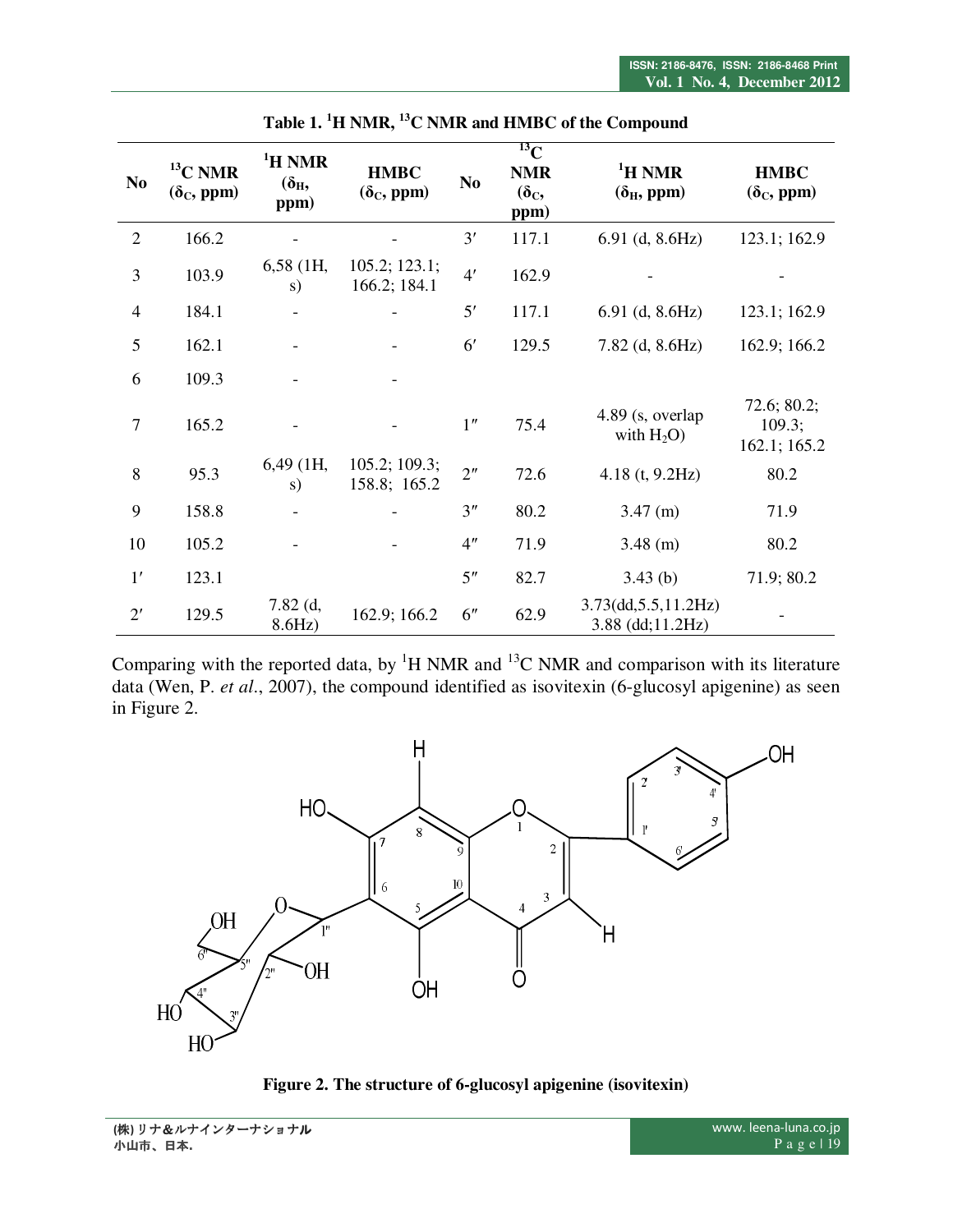The antioxidant activity of the compound showed potent antioxidant with  $IC_{50}$  34.39  $\mu$ g/mL (<200 µg/mL) as seen in Figure 3. The flavonoid like flavonols and flavones containing a catechol group in ring B are highly active as antioxidant, with flavonols more potent than corresponding flavones because of the presence of 3-hydroxyl group. On the contrary, the presence of only one hydroxyl in ring B diminishes the activity (Pietta, PG, 2000)



 **Figure 3. Antioxidant activity of the 6-glucosyl apigenine** 



**Figure 4. Relationship between log concentration versus probit (BSLT)** 

The brine shrimp lethality test (BST) was used to predict trends of toxicity and possible presence of potential anticancer compounds (Moshi *et al*., 2004). The results for cytotoxic activity on brine shrimp nauplii are interpreted as follows:  $LC_{50}$  < 1.0  $\mu$ g/ml – highly toxic;  $LC_{50}$  1.0-10.0  $\mu$ g/ml – toxic; LC<sub>50</sub> 10.0-30.0  $\mu$ g/ml – moderately toxic; LC<sub>50</sub> > 30 < 100  $\mu$ g/ml–mildly toxic, and > 100µg/ml as non-toxic. The results showed the compound was exhibited moderately toxic with  $LC_{50}$  15.84  $\mu$ g/mL (Figure 4.)

## **CONCLUSION**

- 1. The ethyl acetate fraction has cytotoxic activity against brine shrimp nauplii (*A.salina*), has antioxidant activity
- 2. Flavonoid from ethyl acetate fraction of methanol extract *T.flagelliforme* leaves was isolated and identified as 6C-glucosyl apigenine, namely isovitexin